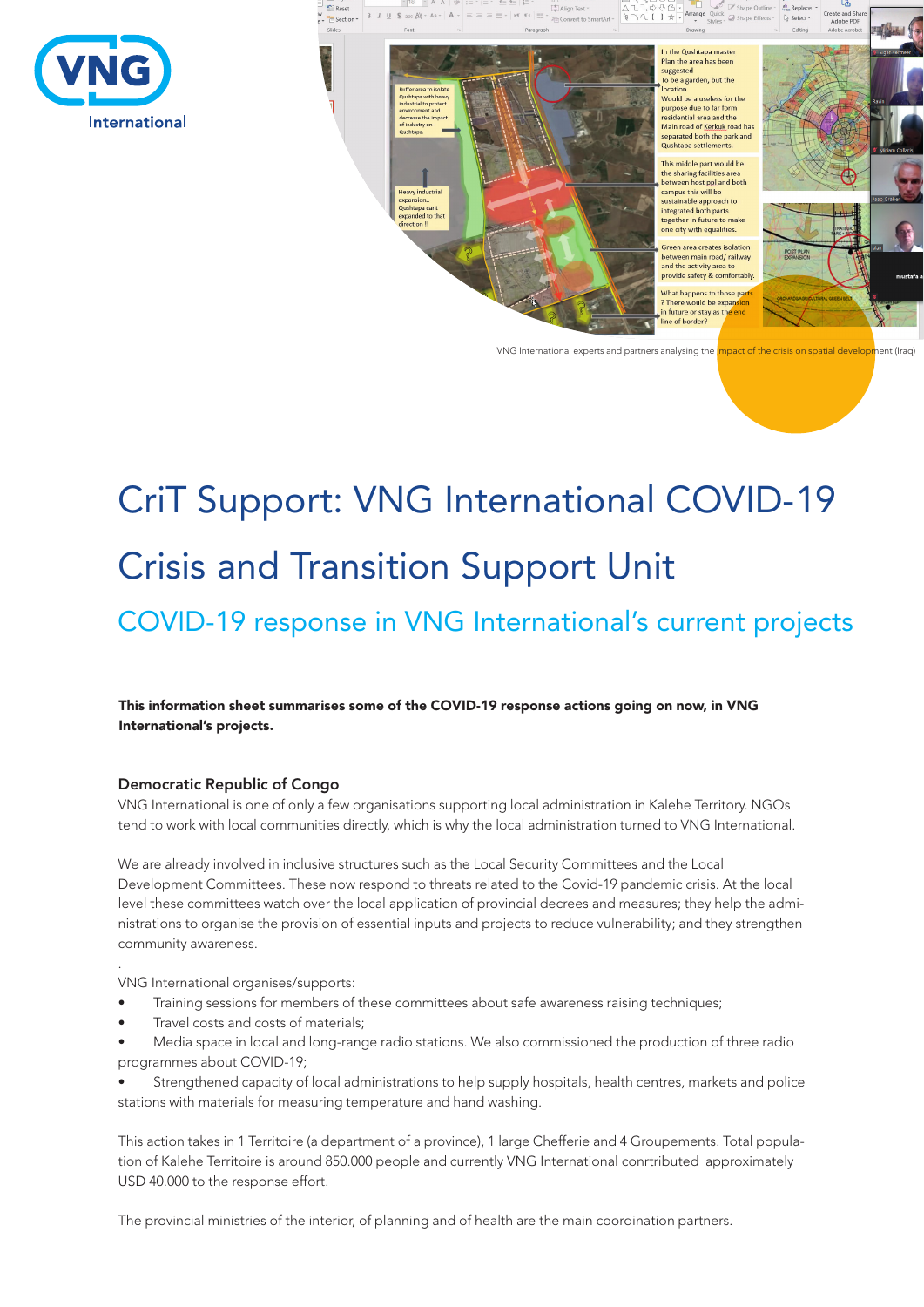#### Myanmar

The requests of districts in Myanmar for the moment are restricted to funds for materials such as protective equipment.

A crisis approach for districts and municipalities has been researched by The Asia Foundation, who apply it in districts where they have projects. We will probably apply the same approach in districts where we have projects, in a coordinated way.

#### Libya

In a context characterized by war and conflict, local authorities in Libya have always been legitimate vehicles of stabilization and peacebuilding and are now at the interface of the fight against COVID-19. VNG International is one of only a very few organisations able to work with them on the ground. Logically, local authorities, who are under enormous pressure, approached VNG International for support in the COVID-19 crisis.

VNG International provides:

- Training, coaching and advice in local crisis management procedures, rapid needs assessment, rapid budgetary assessment;
- Specific advice on business continuity and safety in the crucial solid waste service;
- A Facebook group to coordinate local responses and exchange experiences both local governments and our experts are in this group;
- Protective equipment and materials for isolation rooms;
- Materials for awareness raising, for instance about social distancing;

Our 15 partner municipalities together have around 1 million inhabitants. So far we have contributed €75.000 to costs of materials, and costs of the effort of VNG International and its experts itself.

We coordinate with key actors such as WHO Libya, the National Center for Communicable Disease Control and the Ministry of Local Government.



Delivery of personal protective equipment in an EU-funded VNG International project (Libya)

#### Tunisia

The COVID-19 crisis hit Tunisia in the middle of public administration reforms and challenges all levels of governance enormously. There is a great need for effective governance/coordination mechanisms based on transparency and inclusiveness. Also, Tunisia's governments at all levels need to get a grip on coordination with international supporters and the logistics of the response.

VNG International:

- Initiated a coordination meeting series with Ministry of Local Affairs with international programs and donors focusing on logistic support, technical support and support of communication tools;
- Created communication and coordination channels between municipalities, public actors and a pool of experts, to provide prompt and appropriate technical responses and to disseminate good local practices;
- Is creating an e-learning platform to give further structure to this;
- Supported the acquisition of protective equipment and the introduction of a local, participatory governance mechanism in the definition of needs and allocation of that equipment;
- Reviewed pandemic control devices (containment, curfews, social supports) through the gender lens;
- Provide training and personalised coaching to municipalities on the themes of waste management, governance, crisis management, communication, and women's leadership.

In all these actions, there is a permanent coordination processes with national authorities. In Tunisia we support 37 municipalities with a total of approximately 1,100,000 inhabitants. So far we spent €60,000 on equipment, plus the costs of the technical assistance.